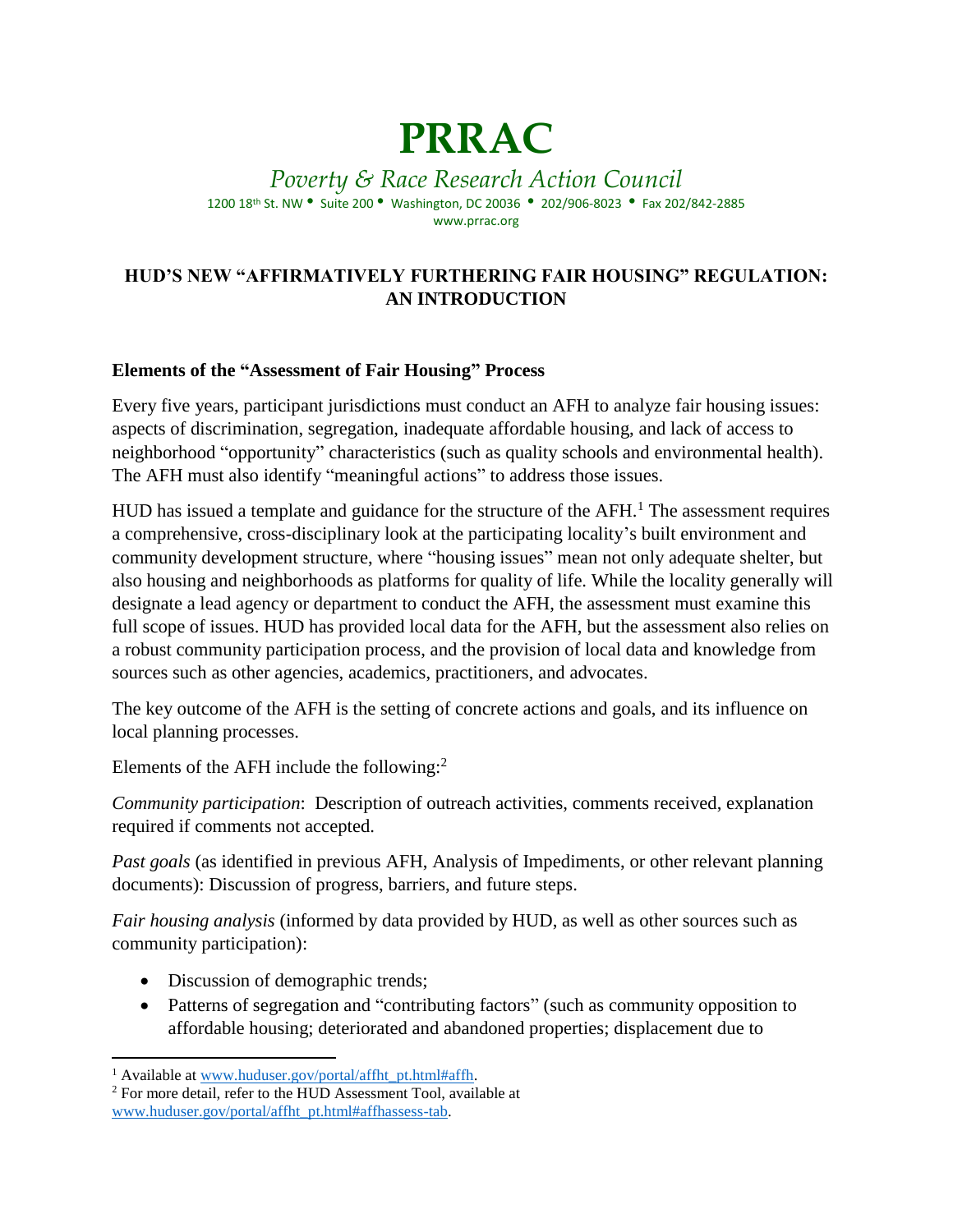economic pressures; lack of community revitalization strategies; lack of public or private investments in specific neighborhoods, including services or amenities; lack of regional cooperation; land use and zoning laws; location and type of affordable housing; occupancy codes and restrictions; and private discrimination );

- Identification of R/ECAPs (racially/ethnically concentrated areas) and contributing factors;
- Disparities in access to opportunity, including transportation, education, environmental health, employment, and low-poverty exposure; and contributing factors (such as access to financial services; quality of public transportation; lack of private or public investments in specific neighborhoods, including services or amenities; lack of regional cooperation; land use and zoning laws; lending discrimination; location of employers; location of environmental health hazards; location of proficient schools and school assignment policies; location and type of affordable housing; occupancy codes and restrictions; and private discrimination).

*Disproportionate Housing Needs:* Analysis of housing cost burden, housing quality and habitability issues, which groups are severely or disproportionately burdened, and contributing factors.

*Publicly Supported Housing Analysis*: For range of supported housing programs, including public housing, vouchers, and LIHTC properties; the examination of resident demographics, location and distribution (particularly with regard to segregated and racially/economically concentrated areas), and disparities in access to neighborhood opportunity characteristics; and contributed factors (such as site selection policies, need for housing counseling, discrimination by landlords, Qualified Allocation Plan incentives, etc.).

*Disability and access analysis:* Includes distribution and integration of units, access to opportunity, and contributing factors.

*Fair Housing Enforcement, Outreach Capacity, and Resources Analysis:* Examination of contributing factors such as lack of local private or public fair housing outreach and enforcement; lack of resources for fair housing agencies and organizations; lack of state or local fair housing laws; and unresolved violations of fair housing or civil rights law.

*Goals and Priorities*: For each of the issues discussed above, the contributing factors are to be prioritized in order of their significance in affecting fair housing choice, access to opportunity, or fair housing or civil rights compliance.<sup>3</sup> The participant must set goals to overcome each significant contributing factor. For each goal, the participant should identify metrics and milestones.

 $\overline{\phantom{a}}$ 

<sup>&</sup>lt;sup>3</sup> Further detail on contributing factors can be found in the Assessment Tool, available at [www.huduser.gov/portal/sites/default/files/pdf/Assessment-of-Fair-Housing-Tool.pdf.](http://www.huduser.gov/portal/sites/default/files/pdf/Assessment-of-Fair-Housing-Tool.pdf)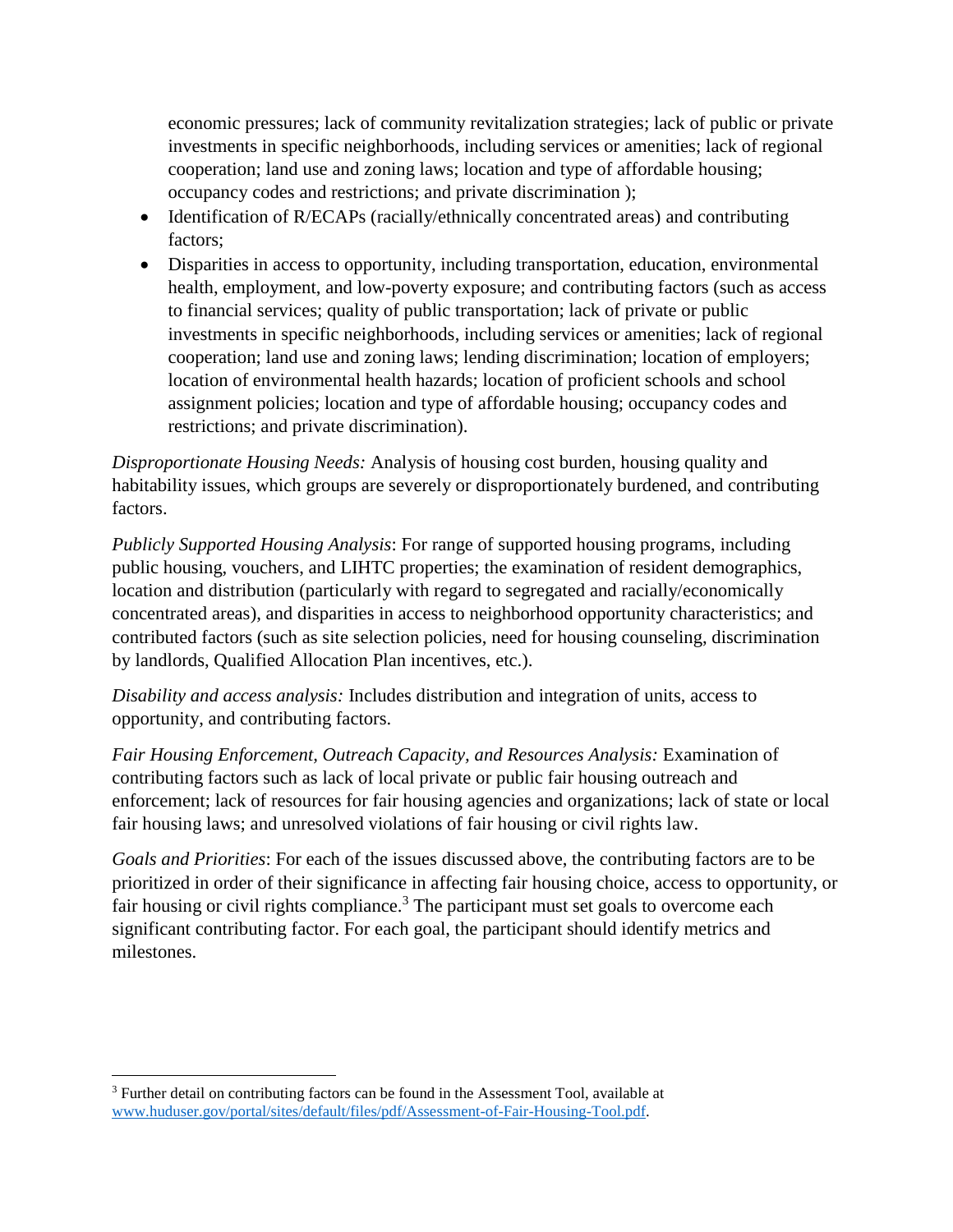#### **Resources**

For completion of the AFH, HUD provides data and maps that supply information on demographics, housing distribution, and basic neighborhood opportunity characteristics.

In addition, "local data and knowledge" should also be used as needed for a complete and meaningful Assessment of Fair Housing, with its analysis of issues, contributing factors, and goal identification. This data and knowledge can be drawn from a variety of sources including local agencies, universities, and others. It must reflect the robust "public participation" measures required under the rule. 4

### **Setting Goals and Metrics**

The goals identified in the AFH are to inform the participating jurisdiction's planning processes. This must include, but is not limited to, the Consolidated Plan and Public Housing Authority Plan. As HUD states:

These goals will form the basis for strategies and actions in the subsequent planning documents. As stated in the regulatory text at 24 C.F.R. § 5.150, a program participant's strategies and actions must affirmatively further fair housing and may include various activities, such as developing affordable housing, and removing barriers to the development of such housing, in areas of high opportunity; strategically enhancing access to opportunity, including through targeted investment in neighborhood revitalization or stabilization; through preservation or rehabilitation of existing affordable housing; promoting greater housing choice within or outside areas of concentrated poverty and access to areas of high opportunity; and improving community assets such as quality schools, employment, and transportation.<sup>5</sup>

Each jurisdiction's goals are to be accompanied with concrete metrics for action, as well as a timeline, and should identify responsible actors. Goals and metrics should take meaningful steps to address fair housing issues and contributing factors, but should also be specific.

Goals will reflect the individualized problem faced by each jurisdiction "on the ground," as informed by HUD-provided and local data, knowledge, and community participation. For example, goals might include:

- Establish and fund an Office of Fair Housing charged with assessing and enforcing fair housing compliance.
- Where environmental health disparities are problematic, strategies such as instituting a requirement for Health Impact Assessments through local legislation; and concrete measures to improve enforcement of environmental and related civil rights protections, for instance, by creating or expanding local prosecutorial or legal services support.

 $\overline{\phantom{a}}$ <sup>4</sup>See AFFH regulation, 24 C.F.R. § 5.152, and HUD Assessment Tool at p.2, regarding use of local data and knowledge, including that gathered through public participation.

<sup>5</sup> Assessment Tool at 17.